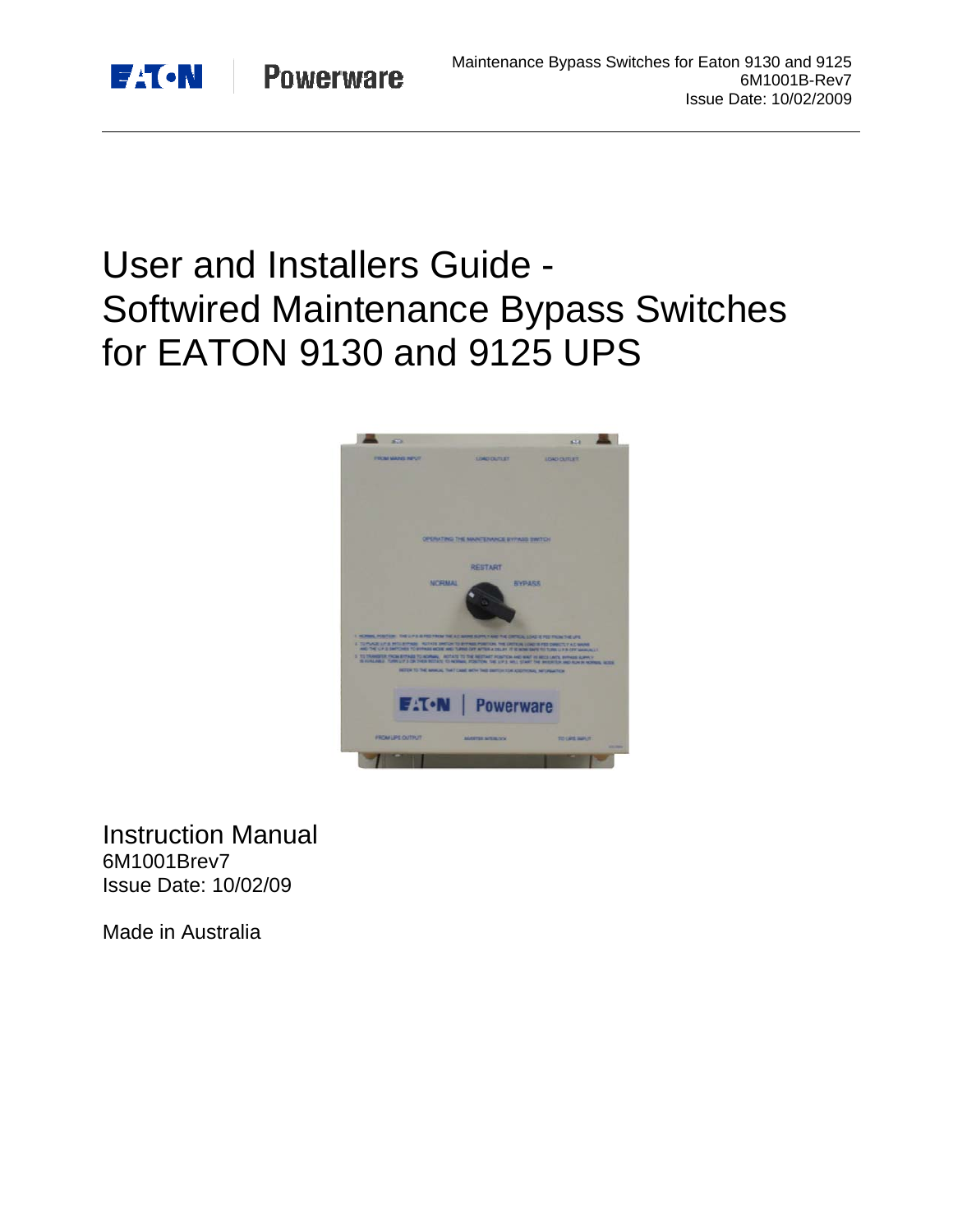

# **TABLE OF CONTENTS**

| 7.4 Rear Panel and Location of "Force to Bypass" Connection. (9130 - 2kVA) 10 |
|-------------------------------------------------------------------------------|
|                                                                               |
|                                                                               |
|                                                                               |
|                                                                               |

# **LIST OF FIGURES AND TABLES**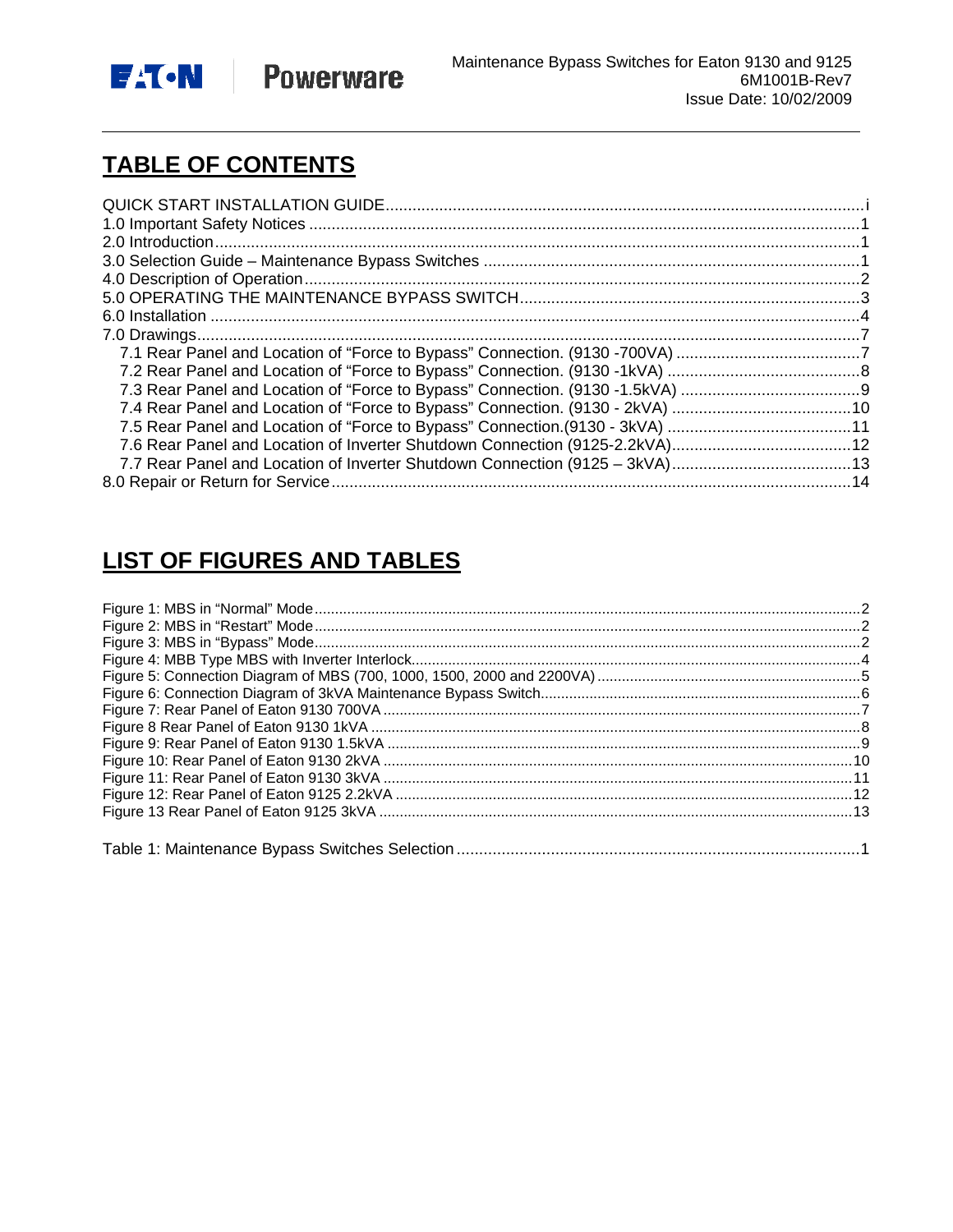

# **QUICK START INSTALLATION GUIDE**



#### **\*\*FIRST ENSURE THAT MAINS SUPPLY IS ISOLATED AND ALL CIRCUIT BREAKERS ARE SWITCHED OFF.\*\***

Please read the following instructions carefully. Refer also to Figures 5 & 6 under Section 7: Installation for details on connection, and Figures 7 & 8 for UPS plug and socket-outlet locations.

- 1. Mount the MBS enclosure on a wall in a suitable location for safe and convenient operation. Keyholes have been provided for this purpose at the top and bottom of the switch.
- 2. Remove the linked plug from the "Inverter Shutdown" ("Force to Bypass" X5 for 9130) socket on the UPS rear panel and replace with the Inverter Interlock cable supplied. Route cable to the socket marked "Inverter Interlock" on the Maintenance Bypass Switch. Ensure that the plug connected to the UPS socket is fixed securely using the screws on the plug. 3kVA MBS units also require plug screws on the MBS socket to be secured.
- 3. Using the IEC Male / IEC Female cable supplied, connect plug on the UPS marked "INPUT" to the socket-outlet on the MBS marked "TO UPS INPUT". (Cable is rated for 10A with 700VA – 2.2kVA UPS, and 15A for 3kVA UPS). Refer to Fig. 5 & 6 for further details.
- 4. Using the Australian Plug / IEC Female cable supplied, connect the UPS socket-outlet marked "LOAD SEGMENT 1" to the MBS plug marked "FROM UPS OUTPUT". (Cable is rated for 10A with 700VA – 2.2kVA UPS, and 15A for 3kVA UPS). Refer to Fig. 5 & 6 for further details.
- 5. Connect the load cables to the load socket-outlets on the MBS. (700VA 2.2kVA MBS units will accept 2 x 10A Australian Standard Mains plugs and 3kVA units will accept 2x 10A or 15A Plugs.) Refer to Fig. 5 & 6 for further details.
- 6. **ENSURE MAINS SUPPLY IS SWITCHED OFF FIRST.** Then connect AC Mains Supply to the socket of the MBS marked "MAINS INPUT" with the power cable supplied with UPS.
- 7. Rotate switch to "Normal" position.
- 8. Turn AC Mains on.
- 9. Turn UPS on, by pressing the UPS front panel pushbutton. Check load is operating satisfactorily.
- 10. Test that the UPS will transfer to bypass successfully, by rotating MBS switch from "Normal" to "Bypass" position. The UPS LED indicator will show "UPS Off" and the UPS will shutdown. Load should continue to operate without interruption, however, will fail in the event of AC Mains failure.
- 11. To initiate the UPS Restart operation, rotate the switch from "Bypass" position to "Restart" position. AC Mains is now being fed to UPS. Turn the UPS on with the front panel pushbutton as per UPS manual. The UPS display should now indicate "Bypass Mode". Once the UPS is in "Bypass Mode", it is safe to switch over to "Normal" position on the MBS. After a short delay, the UPS will switch over to "Online Mode" and the UPS will now the protect critical load against any AC Mains failure.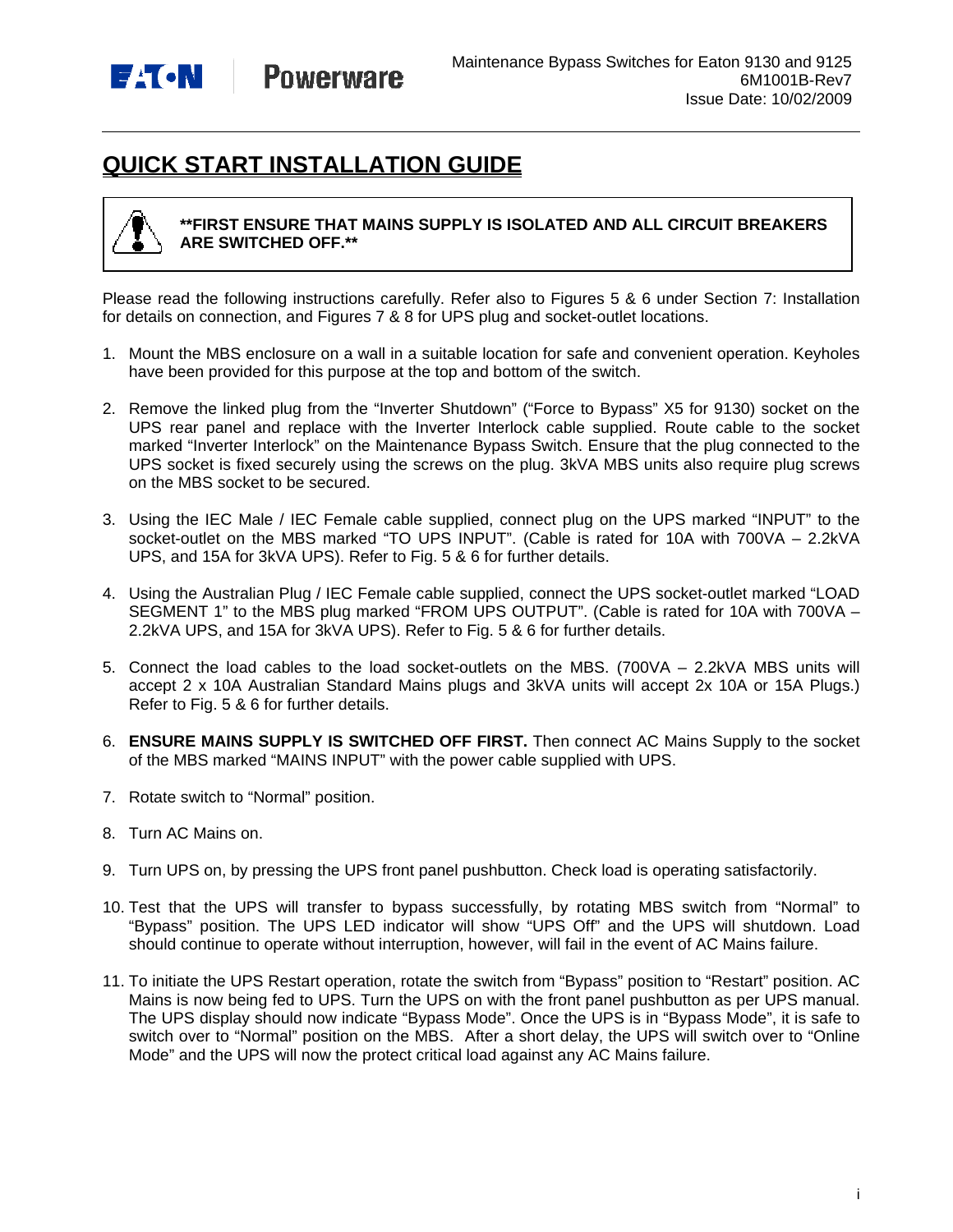

Congratulations on the purchase of your Eaton Maintenance Bypass Switch. This switch has been specifically designed to operate in conjunction with your Eaton UPS, ensuring seamless operation of your critical load during maintenance and testing, or in the unlikely event of equipment failure.

Please take the time to read these instructions carefully, and ensure they are at hand at all times.

## **1.0 IMPORTANT SAFETY NOTICES**

# **CAUTION**

UPS are capable of supplying dangerous voltages even when turned off. Before attempting to install this Maintenance Bypass Switch the UPS must be completely switched off and removed from supply battery isolated (where appropriate), and the mains supply must also be isolated.

Failure to properly install the Maintenance Bypass Switch may result in severe damage to your UPS.

### **2.0 INTRODUCTION**

The purpose of a Maintenance Bypass Switch (MBS) is to isolate all AC input and output supplies from a UPS to allow maintenance technicians to safely work on the equipment, while the critical load equipment continues to be powered from the input supply, normally raw mains, without interruption.

DC supplies are not disconnected by the MBS as they are fitted with their own specialised isolators.

All MBS feature an electrical/mechanical interlock to prevent UPS damage due to improper switch operation.

### **3.0 SELECTION GUIDE – MAINTENANCE BYPASS SWITCHES**

| <b>UPS Rating</b> | <b>Switch Part No.</b> | Max. Input<br>Current (A) |
|-------------------|------------------------|---------------------------|
| 700VA - 2200VA    | MBS2000SW1             | 10 A                      |
| 3000VA            | MBS3000SW1             | 16 A                      |

**Table 1: Maintenance Bypass Switches Selection**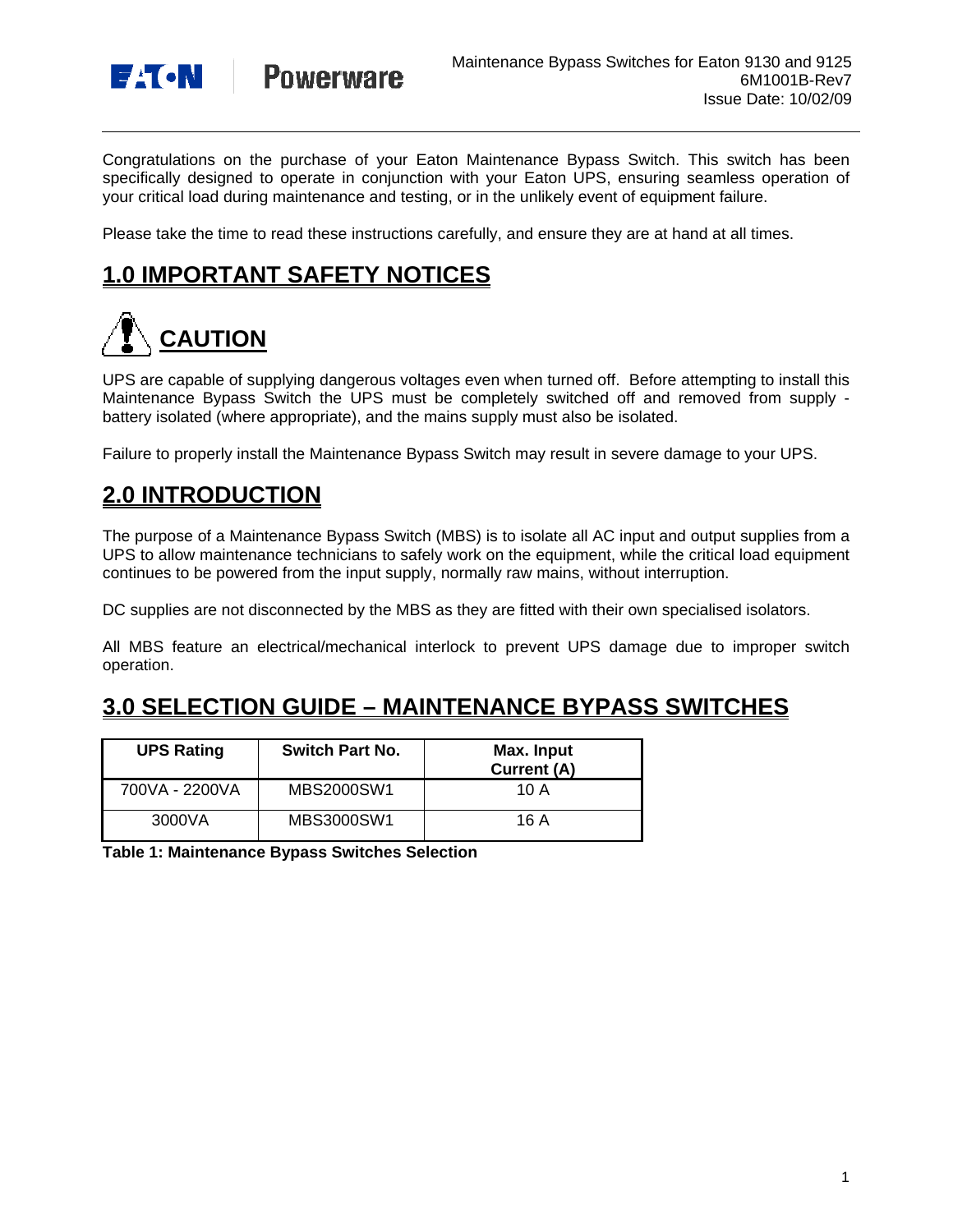

**Powerware** 

# **4.0 DESCRIPTION OF OPERATION**

Eaton Maintenance Bypass Switches feature 3 positions, at the 10 O'Clock, 12 O'Clock, and 2 O'Clock positions. The function of each position is described below.

**Note**: Figures 1-4 are for descriptive purposes only, for specific wiring, please refer to the relevant wiring diagram at the back of the manual.

#### **"Normal" (10 O'Clock)**

In the "Normal" position the UPS is fed from the AC Mains supply and the load equipment is fed from the output of the UPS. In this position the critical load is protected by the UPS. (See Fig 1)



**Figure 1: MBS in "Normal" Mode** 

#### **"Restart" (12 O'Clock)**

The "Restart" position connects the load equipment directly to raw AC Mains supply. AC input power is also fed to the UPS to enable it to power up. The output of the UPS is disconnected from the load equipment and the critical load is not protected by the UPS. (See Fig. 2)



#### **"Bypass" (2 O'Clock)**

The "Bypass" position connects the load equipment directly to raw AC Mains supply. AC input power is disconnected from the UPS to facilitate maintenance or component replacement. The critical load is not protected by the UPS. In this position the entire UPS can be removed or replaced wit hout disturbing the load equipment. (See Fig. 3)



**Figure 3: MBS in "Bypass" Mode**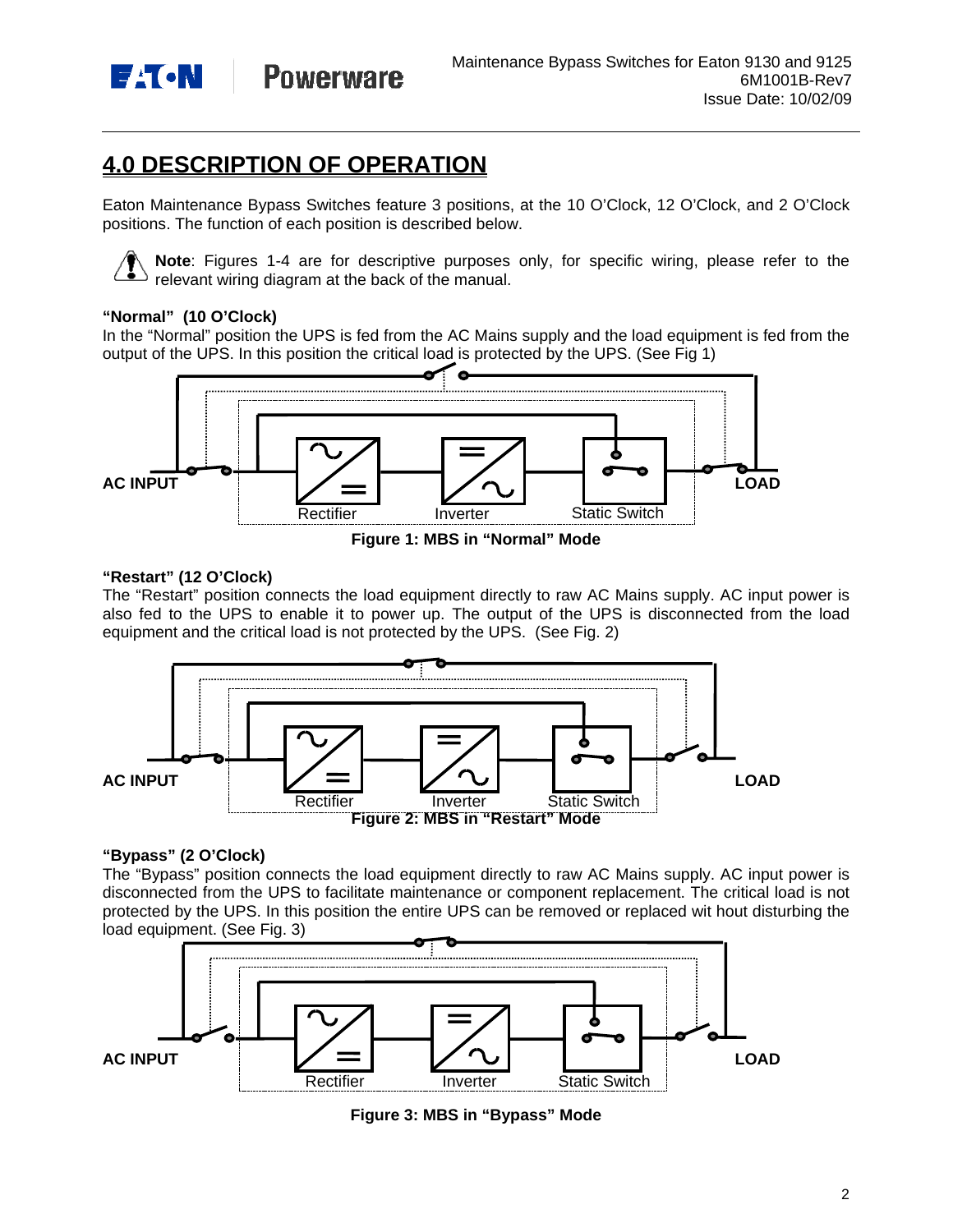

# **4.0 Description of Operation [cont'd]**

The Maintenance Bypass Switch is a **Make Before Break** type switch, or **MBB** for short. This type of switch provides continuity of supply to the load when switching between positions. Load supply continuity is achieved by overlapping the opening and closing of input and output switch contacts when switching between positions.

This means that the input supply voltage and output supply are connected together momentarily when switching between the adjacent "Normal" and "Restart" positions. When used on a double conversion type UPS the inverter must be off and the load fed from the UPS bypass, or inverter damage is highly probable.

To ensure that the inverter is not damaged, all Eaton MBS feature an interlock to ensure the inverter is turned off automatically when the MBS is moved between positions. This interlock takes the form of a normally closed circuit which opens when the switch is moved from "Normal" towards "Restart". The inverter will not operate in "Restart" and "Bypass" mode.

The Eaton 9130 and 9125 UPS, for which this Maintenance Switch is intended, incorporates an inverter shutdown connection, located in the rear of the UPS.

### **5.0 OPERATING THE MAINTENANCE BYPASS SWITCH**

#### **NORMAL OPERATION**

To power the critical load from the UPS, ensure the switch is in "Normal" position. The UPS will operate in accordance with specifications as per UPS manual.

#### **BYPASS OPERATION**

To power the critical load directly from AC Mains, rotate the switch from "Normal" position to "Bypass" position. The UPS LED indicator will show "UPS Off" and the UPS will shutdown. The critical load will no longer be fed from the UPS.

**In the occurrence of AC mains failure, power to the load will also fail.** 

#### **RESTARTING NORMAL OPERATION**

To restart UPS operation, rotate the switch from "Bypass" position to "Restart" position. AC Mains is now being fed to UPS. Turn the UPS on with the front panel pushbutton as per UPS manual.

The UPS display should now read "Bypass Mode".

Once the UPS is in "Bypass Mode", it is safe to switch over to "Normal" position on the MBS. After a short delay, the UPS will switch over to "Online Mode" and critical load will then be protected against mains failure by the UPS.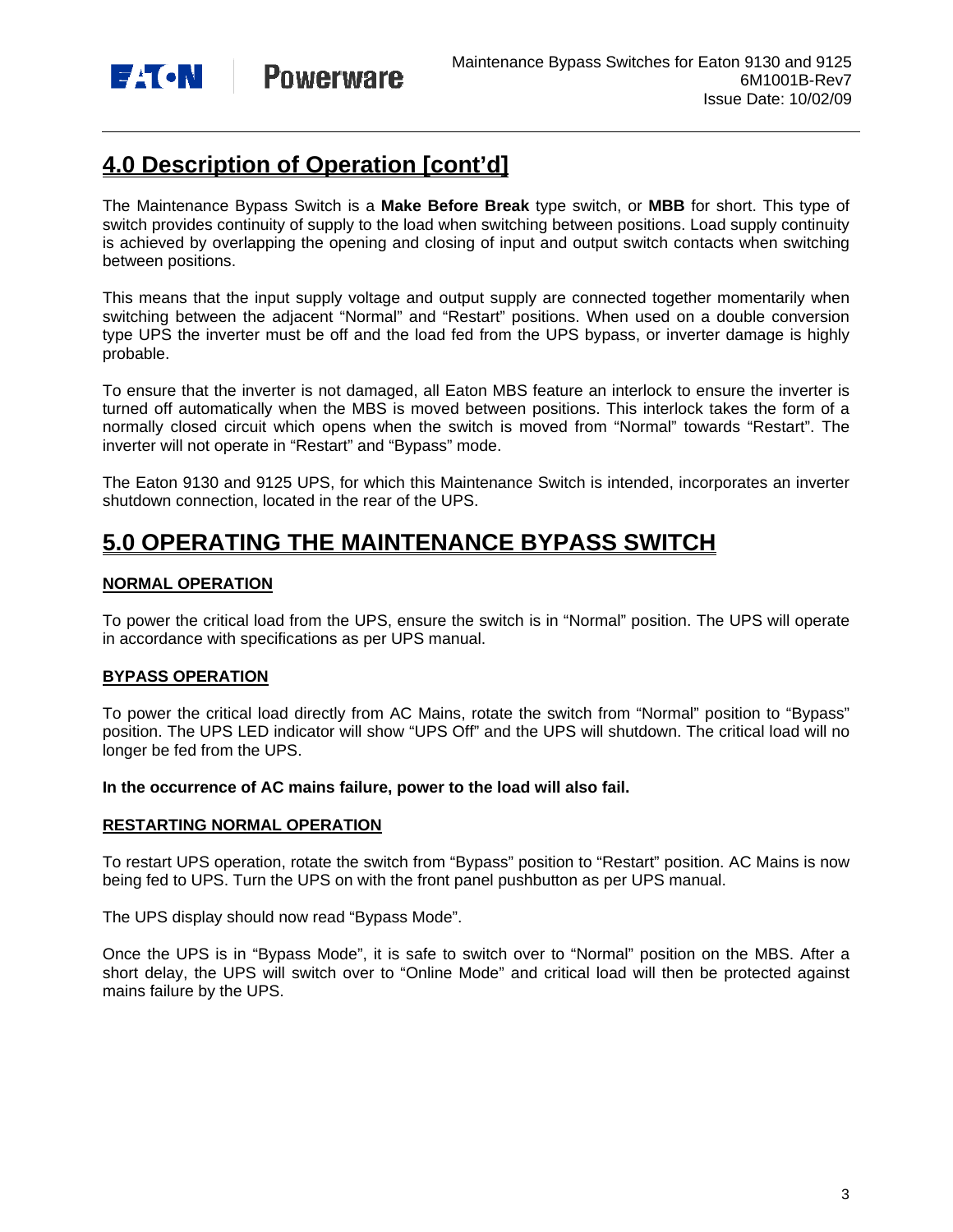

### **6.0 INSTALLATION**

Eaton MBS are supplied as soft-wired units housed in a sheet metal enclosure. The enclosures are intended for wall mounting.



Figure 4: MBB Type MBS with Inverter Interlock



Please read the following instructions carefully. Refer also to Figures 5 & 6 under Section 7: Installation for details on connection, and Figures 7 & 8 for UPS plug and socket-outlet locations.

- 1. Mount the MBS enclosure on a wall in a suitable location for safe and convenient operation. Keyholes have been provided for this purpose at the top and bottom of the switch.
- 2. Remove the linked plug from the "Inverter Shutdown" ("Force to Bypass" X5 for 9130) socket on the UPS rear panel and replace with the Inverter Interlock cable supplied. Route cable to the socket marked "Inverter Interlock" on the Maintenance Bypass Switch. Ensure that the plug connected to the UPS socket is fixed securely using the screws on the plug. 3kVA MBS units also require plug screws on the MBS socket to be secured.
- 3. Using the IEC Male / IEC Female cable supplied, connect plug on the UPS marked "INPUT" to the socket-outlet on the MBS marked "TO UPS INPUT". (Cable is rated for 10A with 700VA – 2.2kVA UPS, and 15A for 3kVA UPS). Refer to Fig. 5 & 6 for further details.
- 4. Using the Australian Plug / IEC Female cable supplied, connect the UPS socket-outlet marked "LOAD SEGMENT 1" to the MBS plug marked "FROM UPS OUTPUT". (Cable is rated for 10A with 700VA - 2kVA UPS, and 15A for 3kVA UPS). If no "LOAD SEGMENT" is identified on the UPS, use any Australian output socket. Refer to Fig. 5 & 6 for further details.
- 5. Connect the load cables to the load socket-outlets on the MBS. (700VA 2.2kVA MBS units will accept 2 x 10A Australian Standard Mains plugs and 3kVA units will accept 2x 10A or 15A Plugs.) Refer to Fig. 5 & 6 for further details.
- 6. **ENSURE MAINS SUPPLY IS SWITCHED OFF FIRST.** Then connect AC Mains Supply to the socket of the MBS marked "MAINS INPUT" with the power cable supplied with UPS.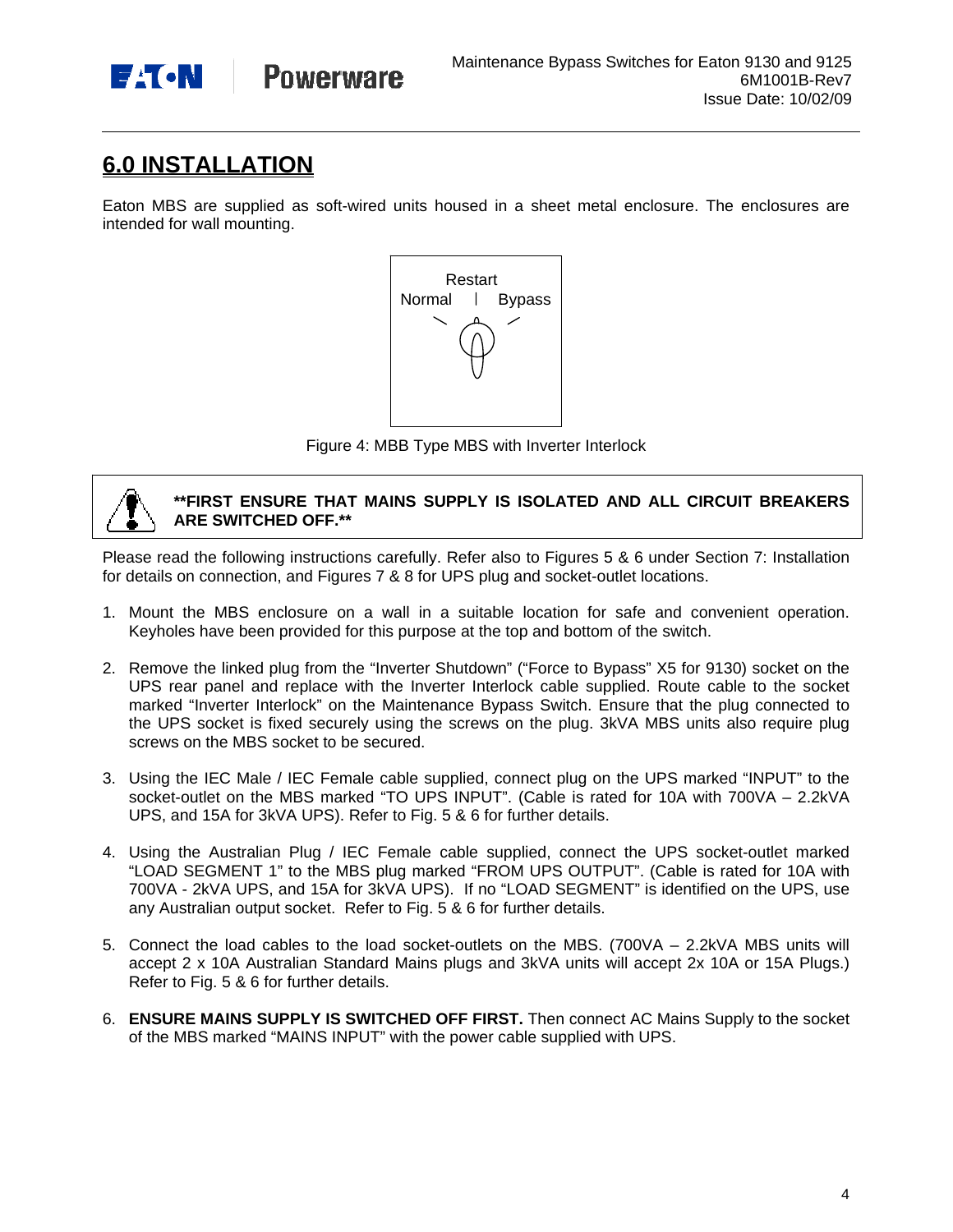

**Powerware** 



**Figure 5: Connection Diagram of MBS (700, 1000, 1500, 2000 and 2200VA)**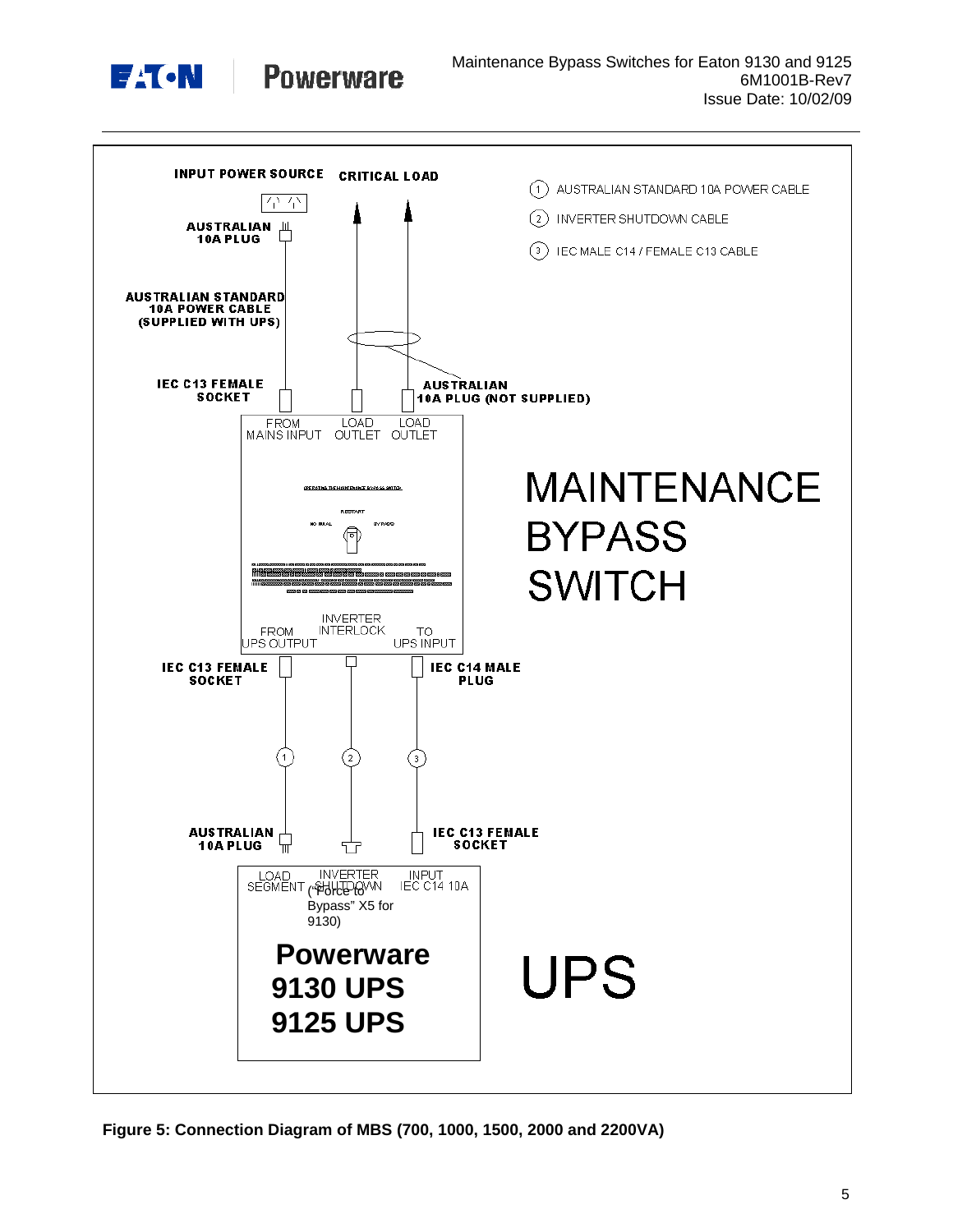

**Powerware** 



**Figure 6: Connection Diagram of 3kVA Maintenance Bypass Switch**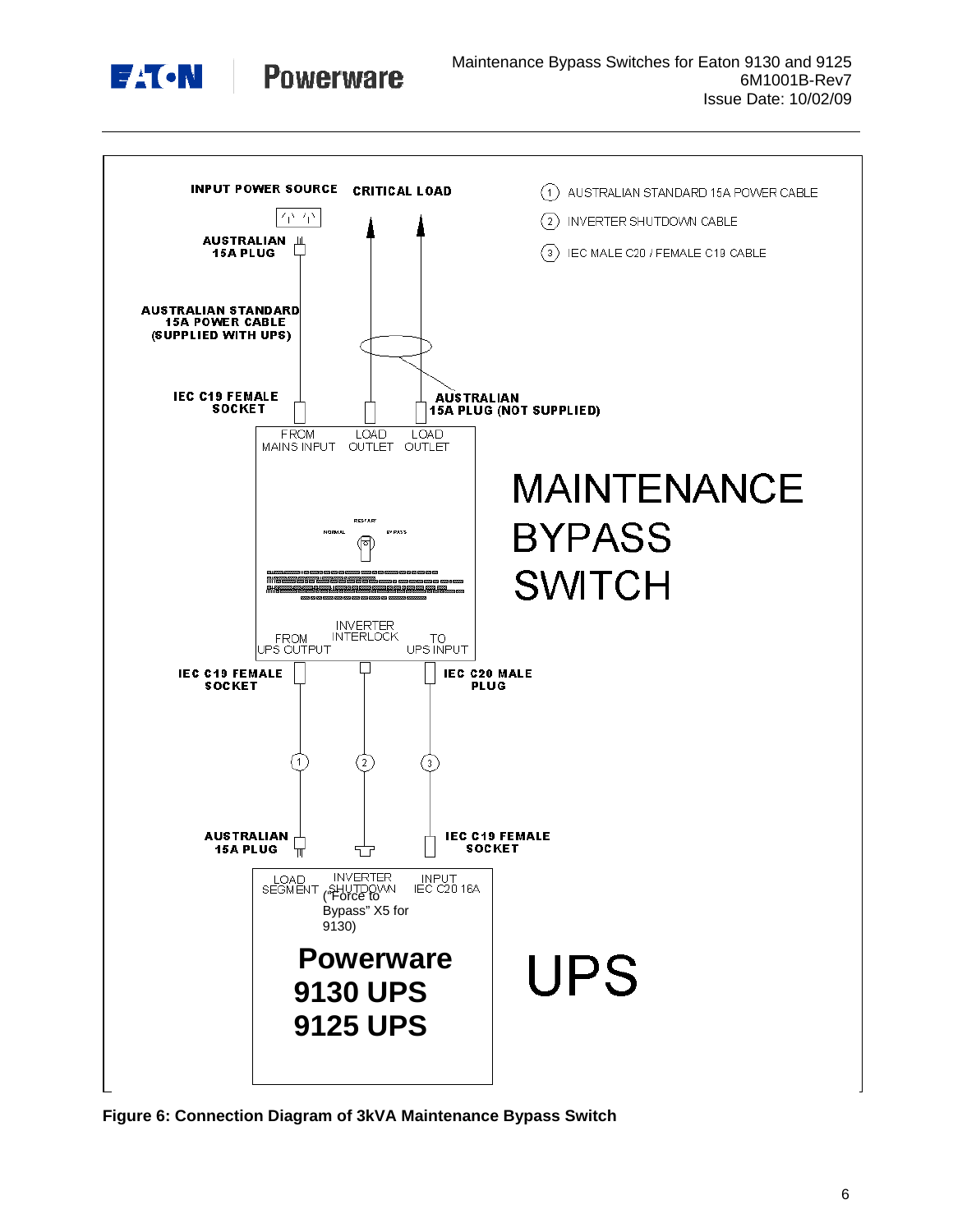

# **7.0 DRAWINGS**

### **7.1 Rear Panel and Location of "Force to Bypass" Connection. (9130 - 700VA)**



**Figure 7: Rear Panel of Eaton 9130 700VA**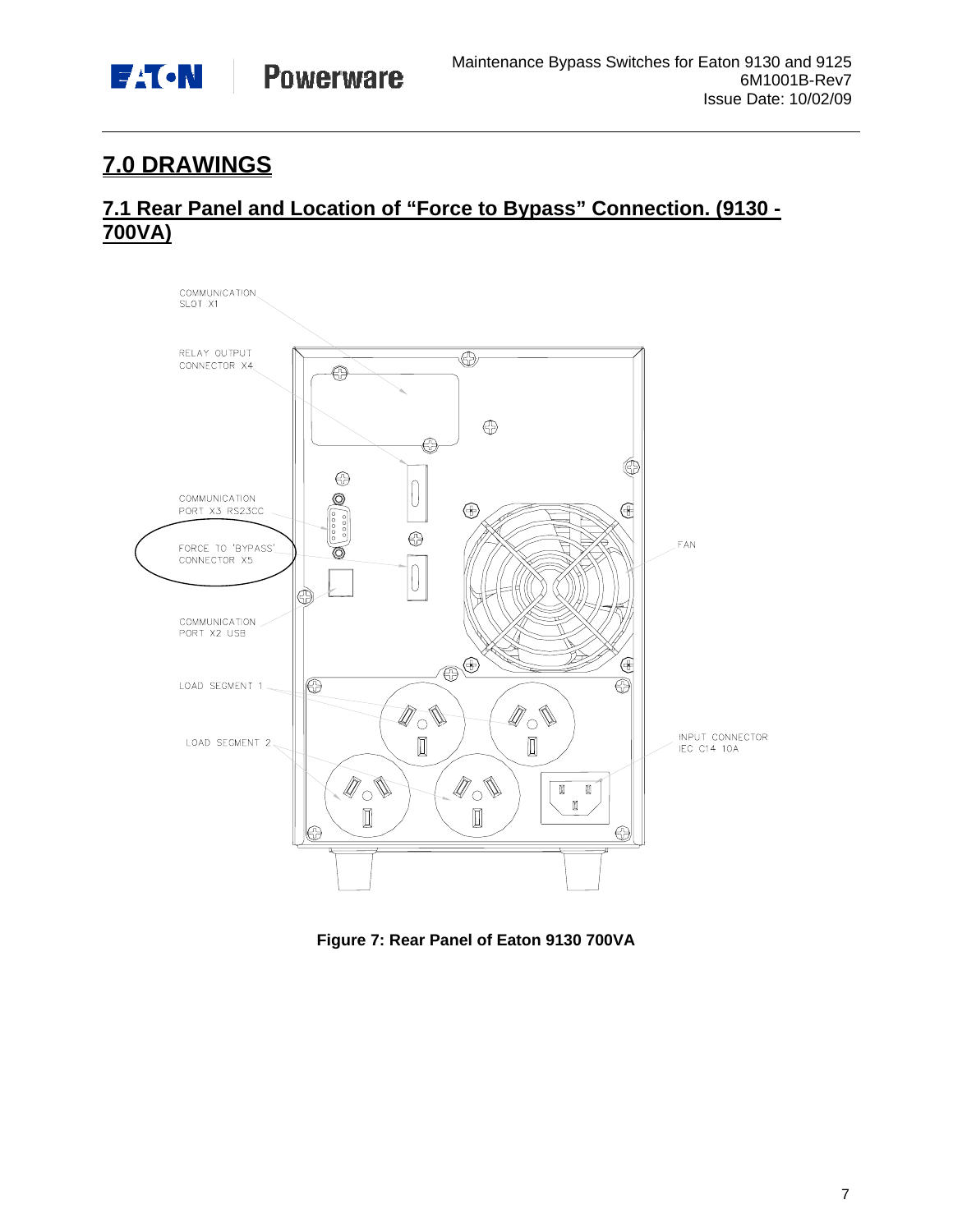

### **7.2 Rear Panel and Location of "Force to Bypass" Connection. (9130 -1kVA)**



**Figure 8 Rear Panel of Eaton 9130 1kVA**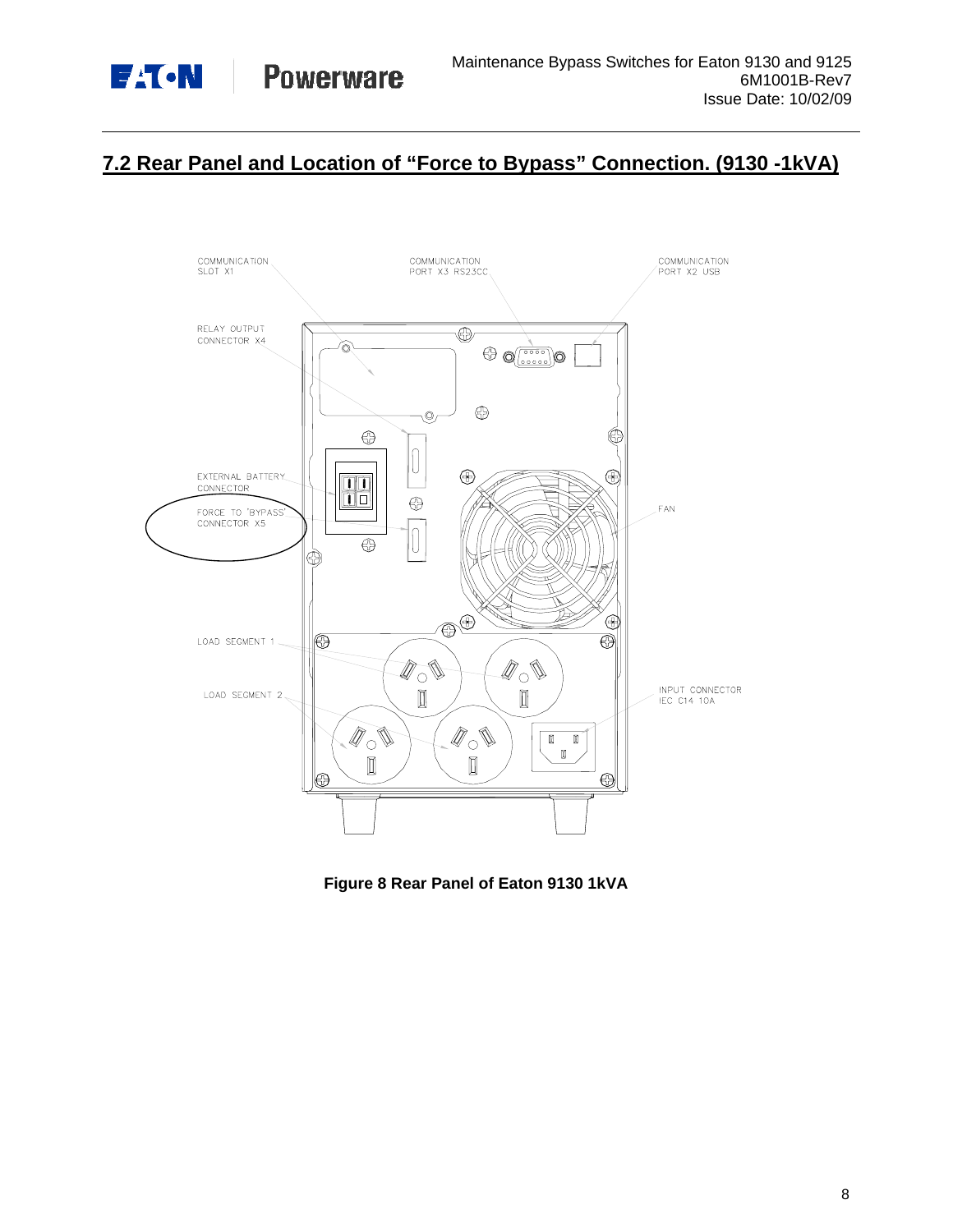

### **7.3 Rear Panel and Location of "Force to Bypass" Connection. (9130 - 1.5kVA)**



**Figure 9: Rear Panel of Eaton 9130 1.5kVA**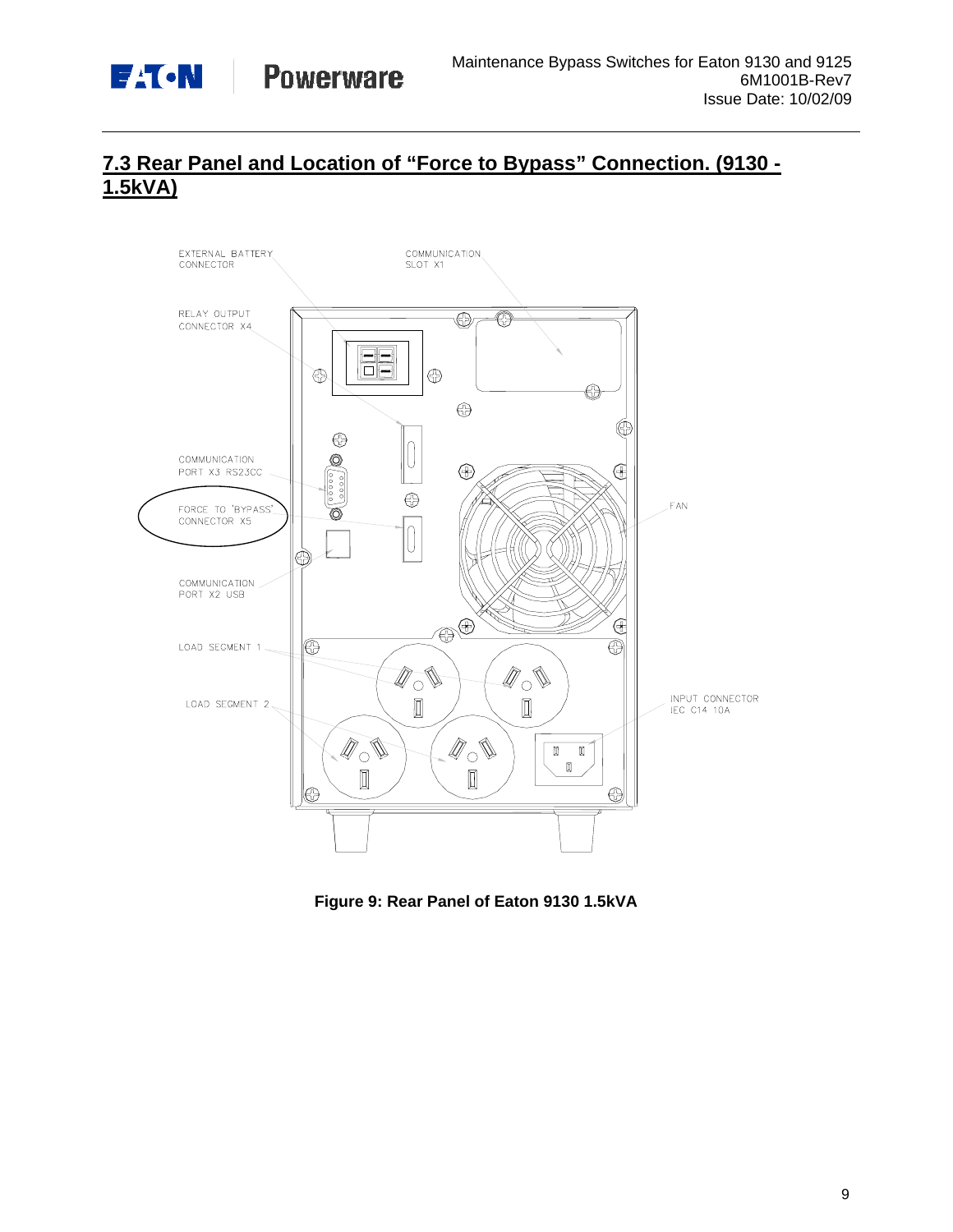

### **7.4 Rear Panel and Location of "Force to Bypass" Connection. (9130 - 2kVA)**



**Figure 10: Rear Panel of Eaton 9130 2kVA**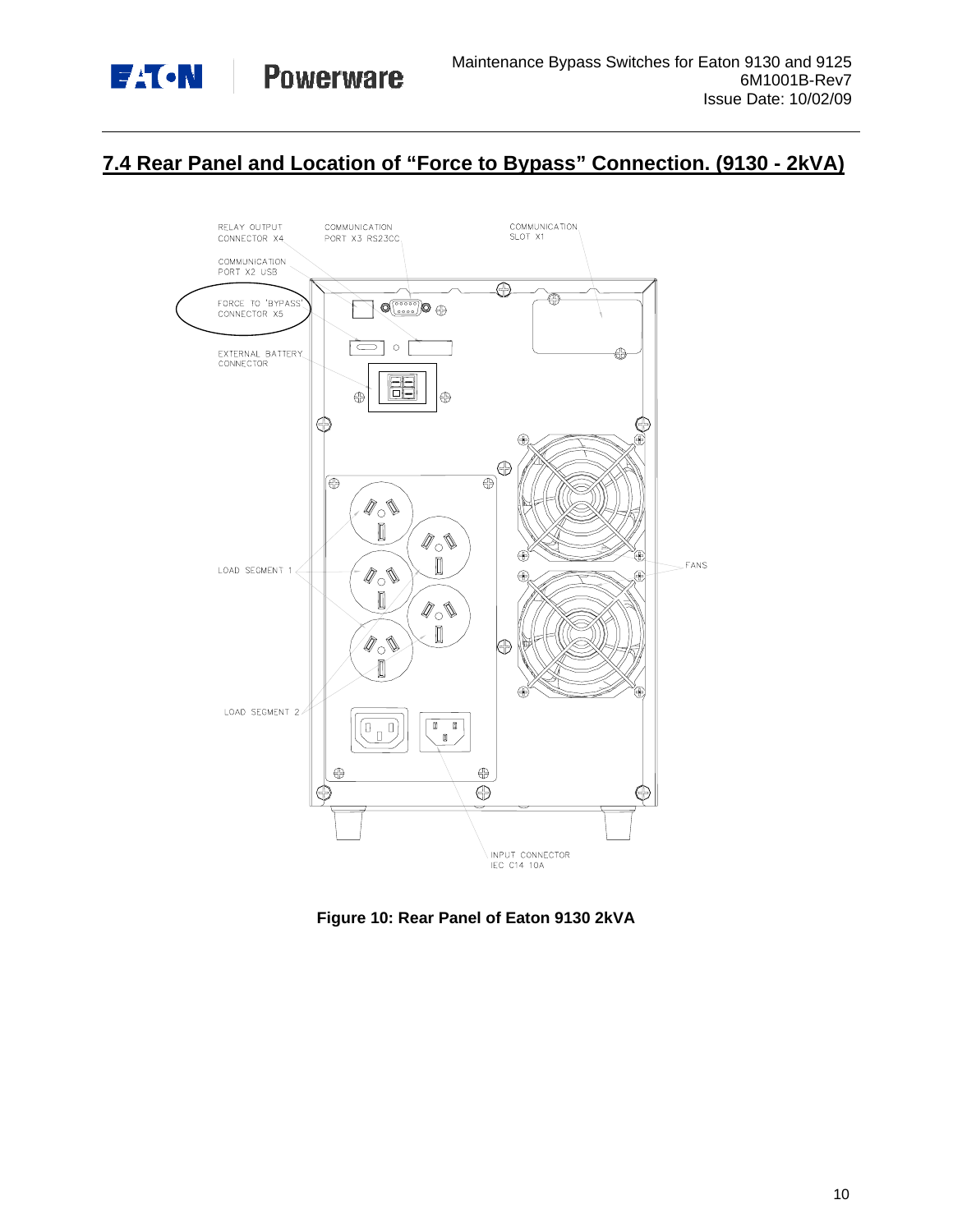

### **7.5 Rear Panel and Location of "Force to Bypass" Connection.(9130 - 3kVA)**



**Figure 11: Rear Panel of Eaton 9130 3kVA**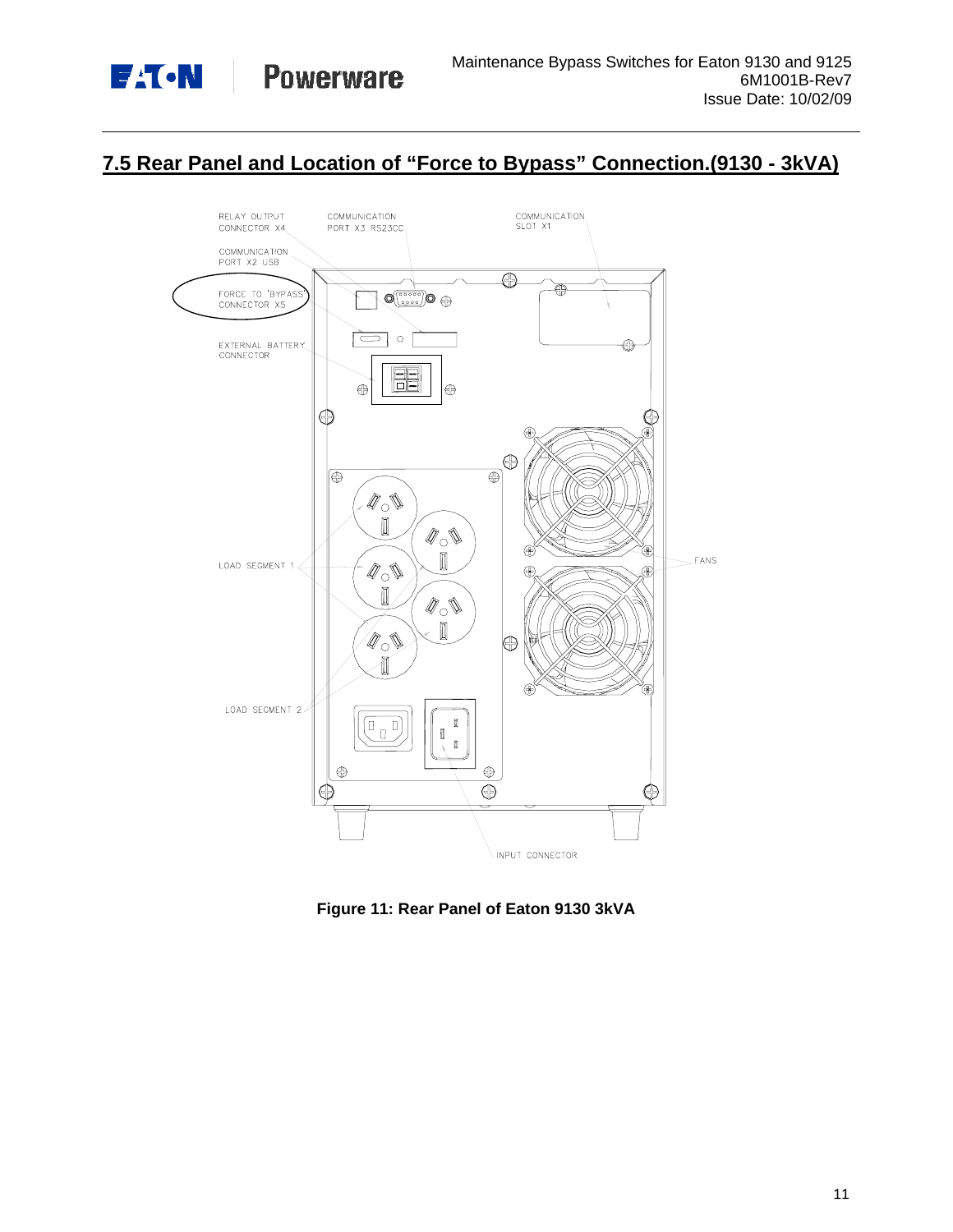

### **7.6 Rear Panel and Location of Inverter Shutdown Connection (9125-2.2kVA)**



**Figure 12: Rear Panel of Eaton 9125 2.2kVA**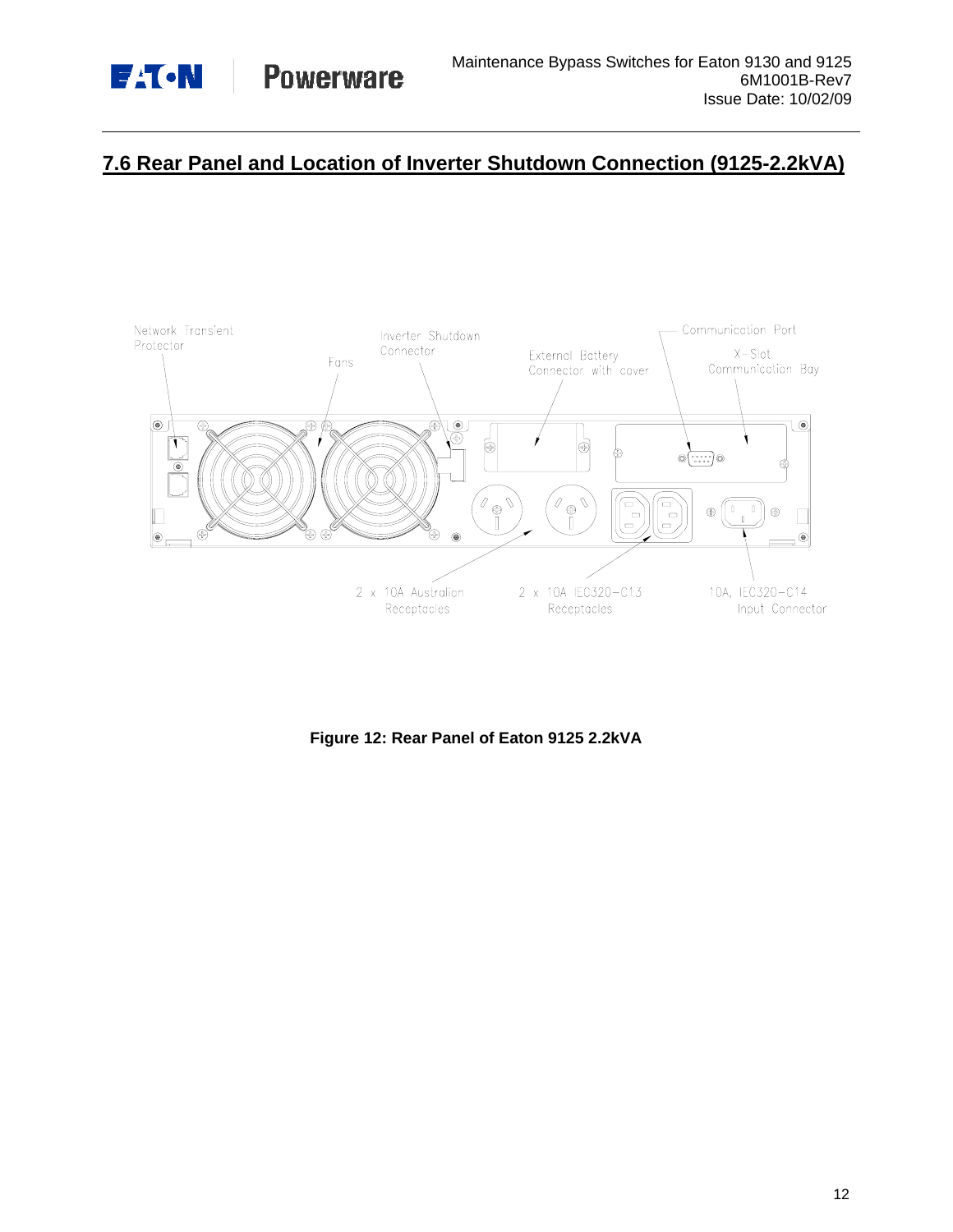

### **7.7 Rear Panel and Location of Inverter Shutdown Connection (9125 – 3kVA)**



**Figure 13 Rear Panel of Eaton 9125 3kVA**